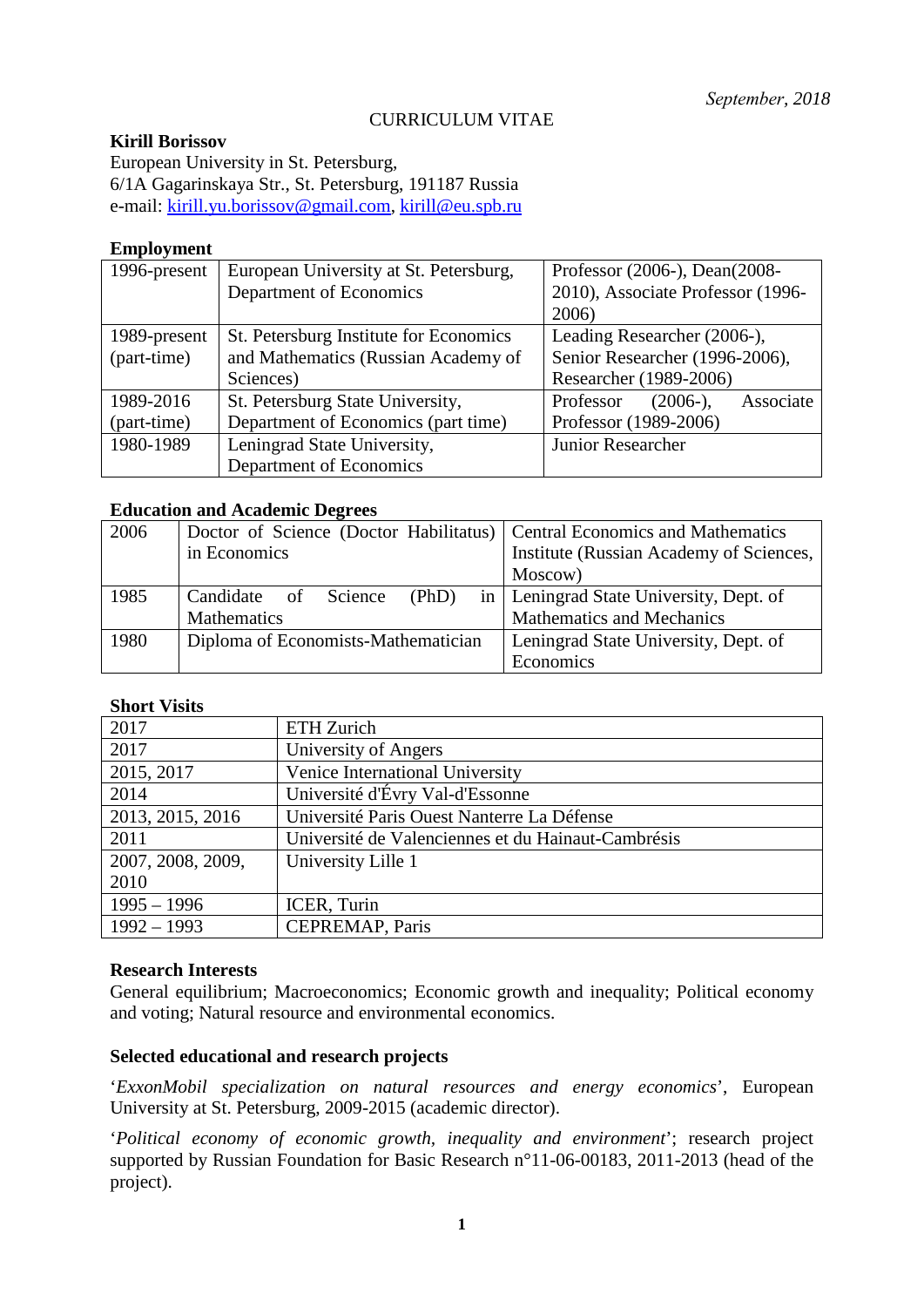**'***Sustainable Growth and Resource Curse***',** European University at St. Petersburg (grant of Open Society Institute, Budapest); educational project for young university lecturers and researchers; 2008 – 2011 (academic director and professor).

'*Mondialisation, restructurations et déclassement social et professionnel* (MONDES, n° ANR-08-VULN-025)'; research project supported by Agence Nationale pour la Recherche (ANR), 2008 – 2011 (participant).

'*Economic growth with heterogeneous agents*', research project supported by Russian Foundation for Basic Research (n°08-02-00411), 2008 – 2009 (head of the project).

'*Development of Advanced Teaching in Economics*', European University at St.Petersburg (grant of Open Society Institute, Budapest; INTAS Summer School grant); educational project for young university lecturers and researchers; 2003 –2006 (lecturer).

'*Teaching Modern Theoretical and Applied Macroeconomics*', European University at St. Petersburg (grant of Open Society Institute, Budapest); educational workshop for young university lecturers; 2002 – 2003 (lecturer).

'*International Summer School in International Finance'*, European University at St. Petersburg (grant of Open Society Institute, Budapest; grant of Open Society Institute, Moscow); summer school for young university lecturers, 2002 (lecturer).

'*International Summer School in Applied Macroeconomics'*, European University at St. Petersburg (grant of Open Society Institute, Budapest; grant of Open Society Institute, Moscow); summer school for young university lecturers, 2001 (lecturer).

**Teaching** (European University in St. Petersburg and St. Petersburg State University) Macroeconomics 1,2,3 (1989-); Microeconomics 2,3 (1998-2002, 2015-); Economic Growth (1989-); International Economics (2002-2013); Mathematical Economics (1998-)

#### **Candidate of Science and PhD supervising**

Vera Kipiatkova (2008); Yulia Vymiatnina (2009); Anna Ignatenko (2012), Mikhail Pakhnin (2018)

#### **Recent presentations at international conferences and workshops**

- Dynamics, Economic Growth, and International Trade (DEGIT) XVIII conference Lima, Peru, September 26-27, 2013.
- XV Conference on International Economics. Salamanca, June 26th 27th, 2014.
- Dynamics, Economic Growth, and International Trade (DEGIT) XX conference, 2015, Geneva, September 3-4.
- Combating Climate Change. Lessons from Macroeconomics, Political Economy, and Public Finance, Amsterdam, 2016, April 21-22.
- Fifth International Conference "Industrial Organization and Spatial Economics", St. Petersburg, 2016, June 27-28, SPb.
- 2016 Annual Meeting of the Association of Southern European Economic Theorists (ASSET), Thessaloniki, Greece, 10-12 November 2016.
- Fall 2016 Midwest International Trade Conference, Purdue University, December 2-4, 2016.
- International Workshop «Economic Growth, Macroeconomic Dynamics and Agents' Heterogeneity» St. Petersburg, May 25–26, 2017
- Dynamics, Economic Growth, and International Trade (DEGIT) XXII conference, 2017,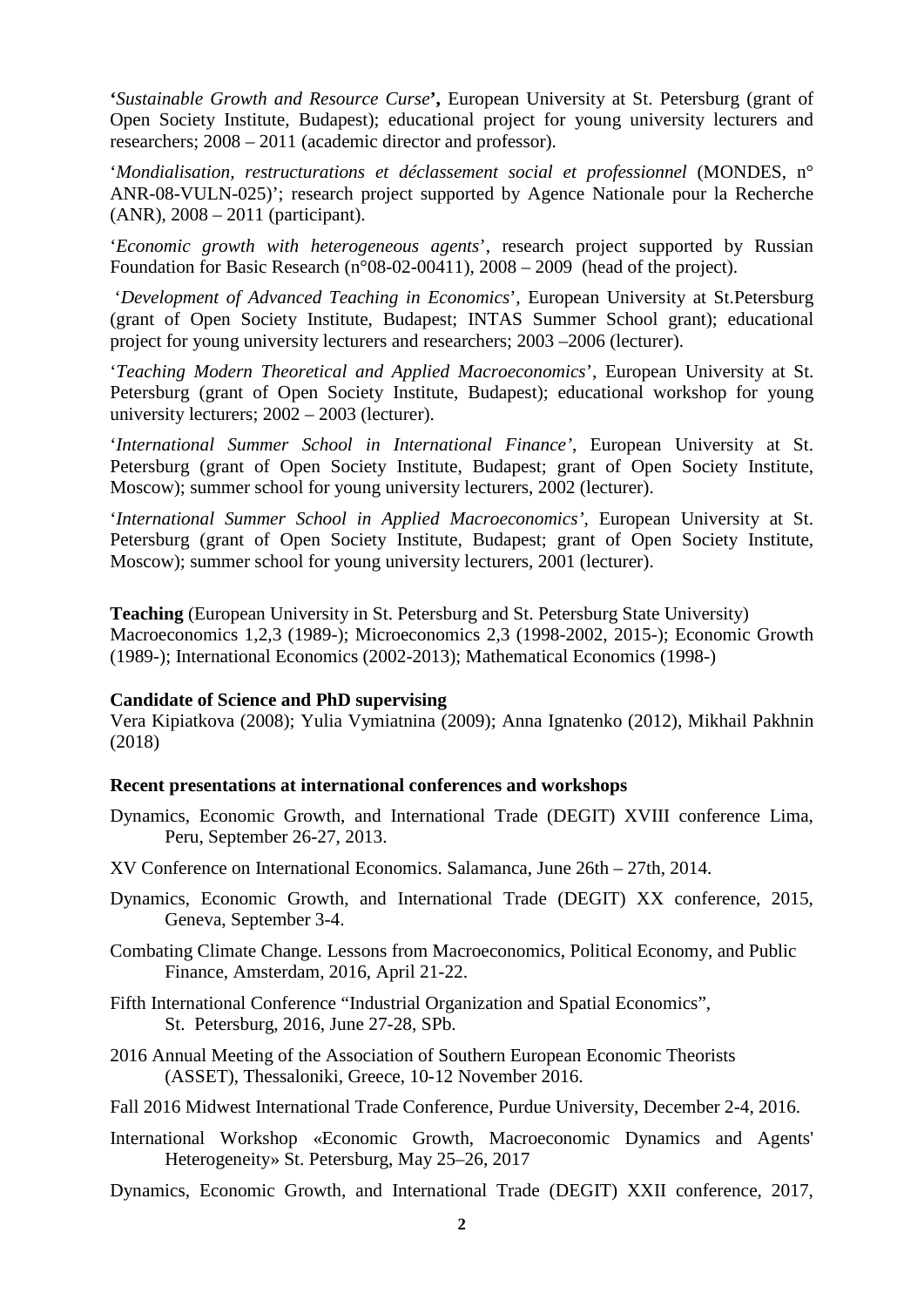Paris, September 7-8.

- 8th international conference "Economics of Global Interactions" Bari (Italy), 2017, September 11-12.
- Conference on Sustainable Resource Use and Economic Dynamics (SURED 2018) Monte Verità, Ascona, Switzerland 03 June - 07 June 2018.
- 3rd European Workshop on Political Macroeconomics (EWPM) Tbilisi, 11-13 June 2018.

#### **Organization of International Workshops**

- International Workshop "Social Interaction and Human Capital", St. Petersburg, May 18, 2018.
- International Workshop «Economic Growth, Macroeconomic Dynamics and Agents' Heterogeneity» St. Petersburg, May 25–26, 2017
- Forth workshop "Natural resource, environment and growth", October 1-2, 2015, European University at St. Petersburg.
- "International Workshop On Natural Resources, Environment, Urban Economics, International Trade and Industrial Organization", October 3-4, 2013, European University at St. Petersburg.
- Second workshop "Natural resource, environment and growth" October 4-5, 2012, European University at St. Petersburg.
- First workshop "Natural resource, environment and growth", October 6-7, 2010, European University at St. Petersburg.
- Political economy and the environment (in collaboration with Th. Breéhet, CORE, and S. Lambrecht, University of Lille 1), October 22-23, 2009, CORE, Louvain-la-Neuve, Belgique.

#### **Selected Publications**

- Heterogeneous human capital, inequality and growth: the role of patience and skills. *International Journal of Economic Theory*, to be published (with Stefano Bosi, Thai Ha-Huy and Lenor Modesto).
- Хорошо ли сумасшедшие руководят больницей? Субъективные рассуждения о прогрессе экономической науки, навеянные недавней книгой Ричарда Талера и его нобелевской премией // Финансы и Бизнес. № 2, 2018 (соавтор - Раскина Ю.В.)
- О некоторых подходах к моделированию деления общества на бедных и богатых // Журнал Новой Экономической Ассоциации №4, 2018 (соавтор – М.А.Пахнин).
- Economic Growth and Property Rights on Natural Resources. *Economic Theory* , 65 (2018) pp. 423–482 (with Mikhail Pakhnin)
- On Discounting and Voting in a Simple Growth Model. *European Economic Review*, 94 (2017) pp. 185–204 (with Mikhail Pakhnin and Clemens Puppe).
- The Rich and the Poor in a Simple Model of Growth and Distribution. *Macroeconomic Dynamics*, 20 (7), 2016, pp. 1934-1952.
- Ramsey equilibrium with liberal borrowing. *Journal of Mathematical Economics*, 61 (2015), pp. 296-304 (with Robert A. Becker and Ram Sewak Dubey).